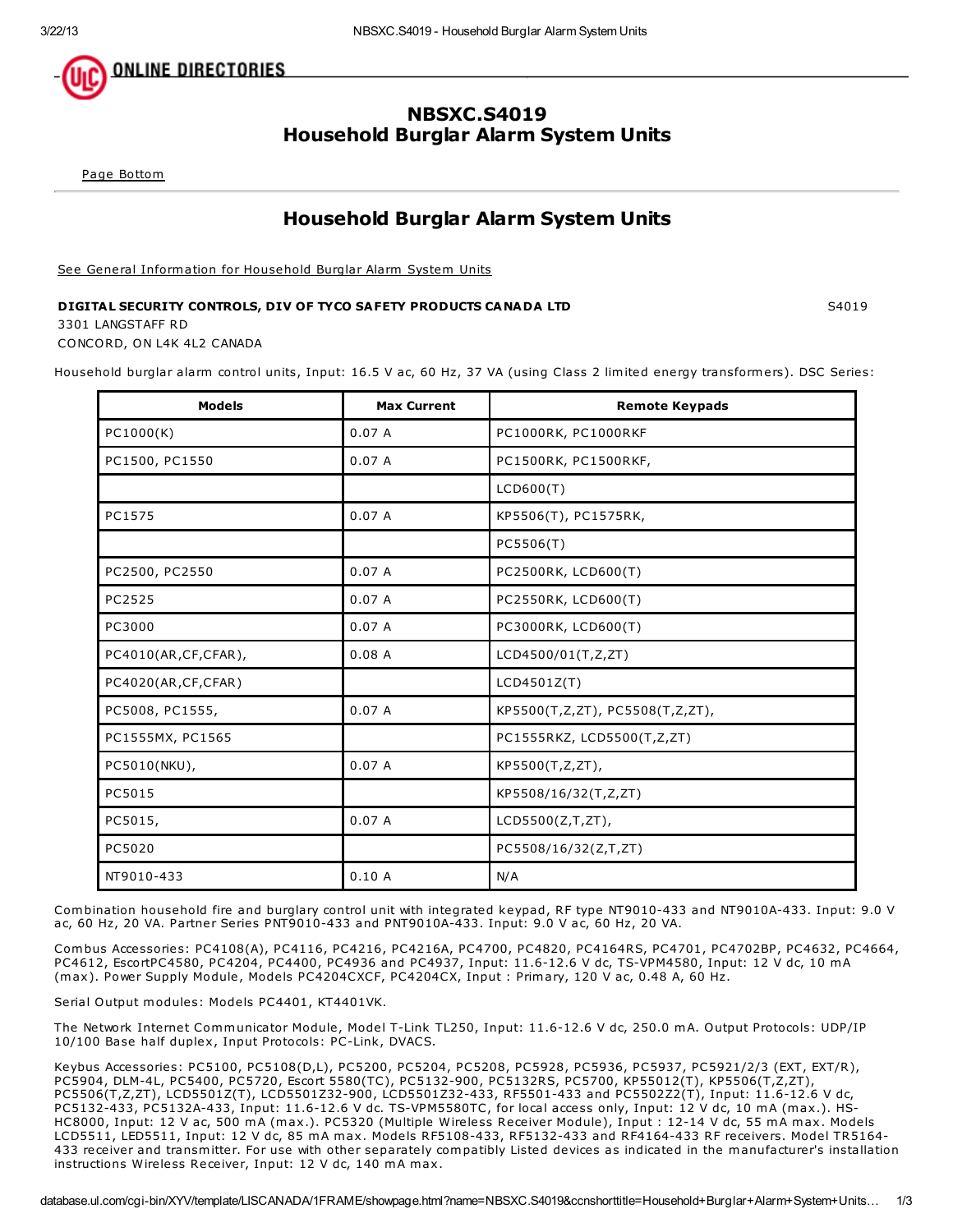#### 3/22/13 NBSXC.S4019 - Household Burglar Alarm System Units

Control unit accessories, PK5500, PK5501, PK5508, PK5516, RFK5500-433, RFK5501-433, RFK5508-433, RFK5516-433, RFK5564- 433, PTK5507. For use with separately Listed compatible control units as indicated in the installation instructions.

RF Accessories: WLS908, WLS909 and WLS910 keypads (battery operated); compatible with PC5132-900, PC5132RS and PC4164RS.

Addressable Accessories: AMP-700, Input: 11.6-12.6 V dc, 0.8 mA; compatible with PC5100, PC4010 Series and PC4020 Series. AMP-702 and AMP-750, Input: 5 V dc, 0.9 mA (maximum) compatible with PC5010. AMP-704 Point Interface Module, Input: 12 V dc, 6.7 mA max, compatible with PC4020, PC4020 CF V3.0++, PC5010 V2.0++, PC5015 V2.2++, PC5020/PC5020 CF V3.0++ (++ denotes required 5C5100 Addressable Expansion Module).

Control unit accessories, Models GS3055-I, GS3060 and GS3060-RF GSM-GPRS Interfaces, Fire Alarm and Security Equipment, intended for supplementary use only with separately Listed control units as indicated in the installation instructions. For models GS3055-I and GS3060, internal 12Vv minimum 1.2 AH rechargeable battery is required for Low Power Mode (JP3 OFF); Model GS3060-RF employs a 12 V/7.0 Ah battery.

Control Unit Accessory: Model GS-BOOST Telco Voltage Booster, used only in conjunction with Model GS3060 when interfacing with alarm control panels that require a higher simulated Telco line voltage.

Control unit accessories, Models 3G3070 and 3G3070-RF GSM-GPRS/3G Interface. Intended for supplementary use only with separately Listed control units as indicated in the installation instructions; For model 3G3070 internal 12V, minimum 1.2 AH rechargeable battery is required for Low Power Mode (JP3 OFF); Model 3G3070-RF employs a 12 V/7.0 Ah battery.

Westec Kit: Combination household fire and burglar alarm system consisting of PC4020 v3.1 control unit, LCD4503Z keypad/audio station, PC4580 voice assisted security module, PC4936 audio interface module, PC4937 audio expansion module and PC4056C enclosure, Input: 16.5 V ac, 60 Hz, 40 VA (using Class 2, limited energy transformer).

Remote sounder, Model NT9201, Input: 6 V dc, 12 mA (Standby), 170 mA (Alarm), provided from NT9010-433 control unit.

### Partner Series:

| <b>Models</b>      | <b>Current</b>     | <b>Remote Keypad</b><br>and Current |
|--------------------|--------------------|-------------------------------------|
| P <sub>6</sub>     | 0.07A              | RS6, PRS6,                          |
|                    |                    | PRS6L, 0.06 A                       |
| P6B, P6BM, P48     | 0.07A              | PRS6RKZ, P83208(T,Z,ZT),            |
|                    |                    | P832LCD(T,Z,ZT), 0.06 A             |
| P6BMX              | 0.07A              | P832-08/16/32(Z), PKP-LCD,          |
|                    |                    | PKP-ICON, 0.06A                     |
| P600               | 0.07A              | PRS600(T), 0.03 A,                  |
|                    |                    | P832LCD(T,Z,ZT), 0.05 A             |
| P832(DL)           | 0.07A              | P83208/16/32(T,Z,ZT), 0.045 A,      |
|                    |                    | P832LCD(T,Z,ZT), 0.05 A             |
| P864(CB,CBCF,CF),  | 0.08A              | PRS400(T), 0.06 A                   |
| P16128(CB,CBCF,CF) |                    |                                     |
| <b>PAMP702</b>     | 0.9 <sub>m</sub> A | KP5500                              |
| <b>PAMP750</b>     | 0.9 <sub>m</sub> A | KP5500                              |
| PNT9010-433        | 0.10A              | N/A                                 |

Keybus Accessories: P5100, P5108(D,L), P5132(RS,-900), P5200, P5204, P5208, P5400, P5580(TC), P5928, P5936, P5937, P5921/2/3 (EXT, EXT/R), P5904, P5700, P5720, P832-022(T), P832-ICON, P-ICON-900 and PC5132-433, Input: 11.6-12.6 V dc.

Combus Accessories: P4108(A), P4116, P4204, P4216, P4580, P4701, P4702, P4820, P4164RS, P4612, P4632, P4664, P4400, P4700, P4936 and P4937, Input: 11.6-12.6 V dc. PC4164-433, Input: 11.6 - 12.6 V dc. PC5102-433 Wireless Receiver for wireless keys only. Input: 11.6-12.6 V dc, 200 mA max.

RF Accessories: PWLS908, PWLS909, PWLS910 keypads (battery operated), compatible with P5132RS and P4164RS. WLS919-433 keypads (battery operated), compatible with the PC132-433 and NT9010-433, keypads.

Addressable Accessory: PAMP-700, Input: 11.6-12.6 V dc, 0.8 mA, compatible with P5100, P864 Series and P16128 Series.

Westec Kit: Combination household fire and burglar alarm system consisting of P16128A v3.1 control unit, PEKP keypad/audio station, P4580 voice assisted security module, P4936 audio interface module, P4937 audio expansion module and P4056C enclosure, Input: 16.5 V ac, 60 Hz, 40 VA (using Class 2, limited energy transformer).

Remote sounder, Model PNT92201, Input: 6 V dc, 12 mA (Standby), 170 mA (Alarm), provided from NT9010-433 control unit.

Control station keypads, Model SG-RS4 and Model SG-RS5.